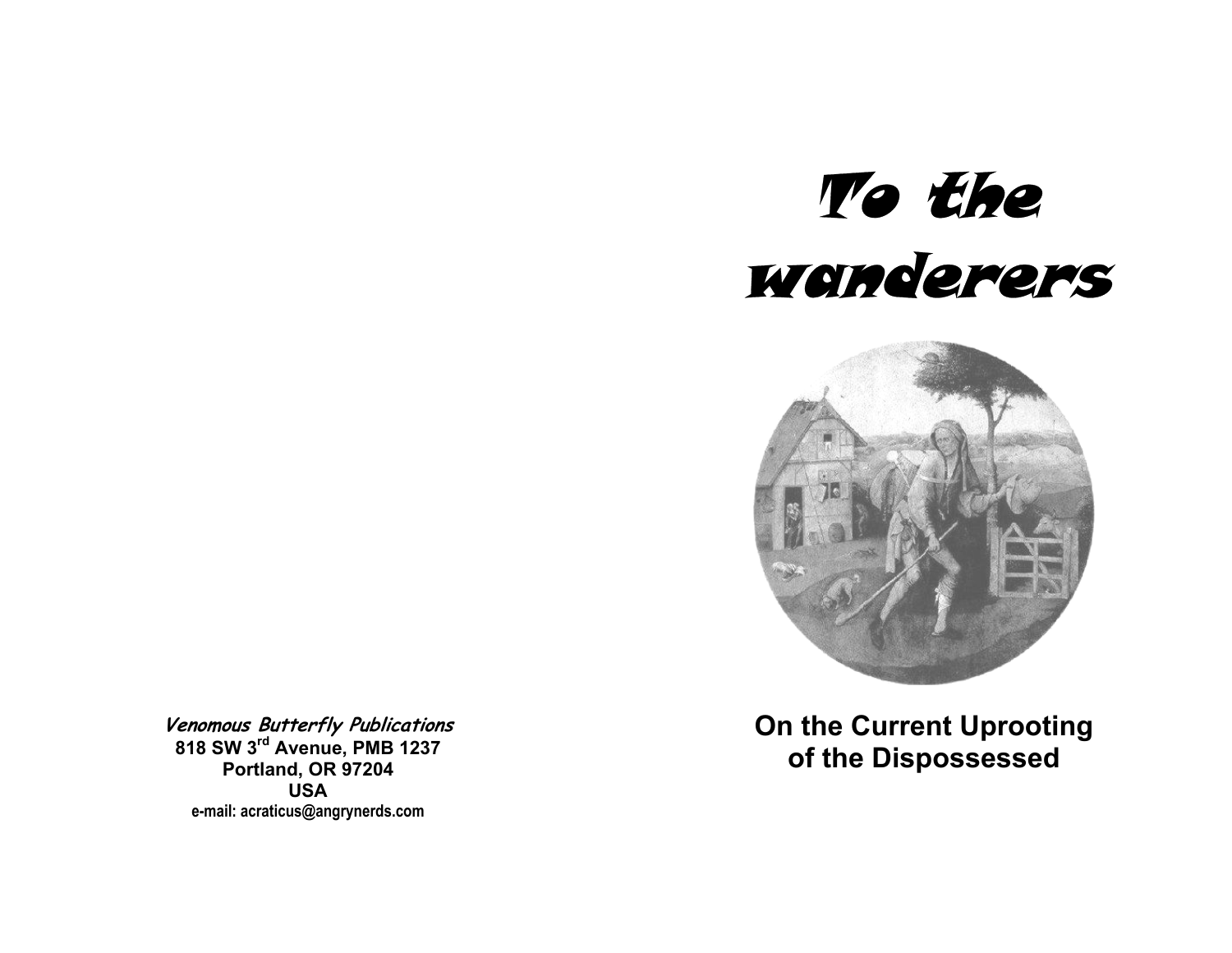**Anti-copyright Every text, every picture, every sound that you like is yours. Take it and use it as yours without asking permission.**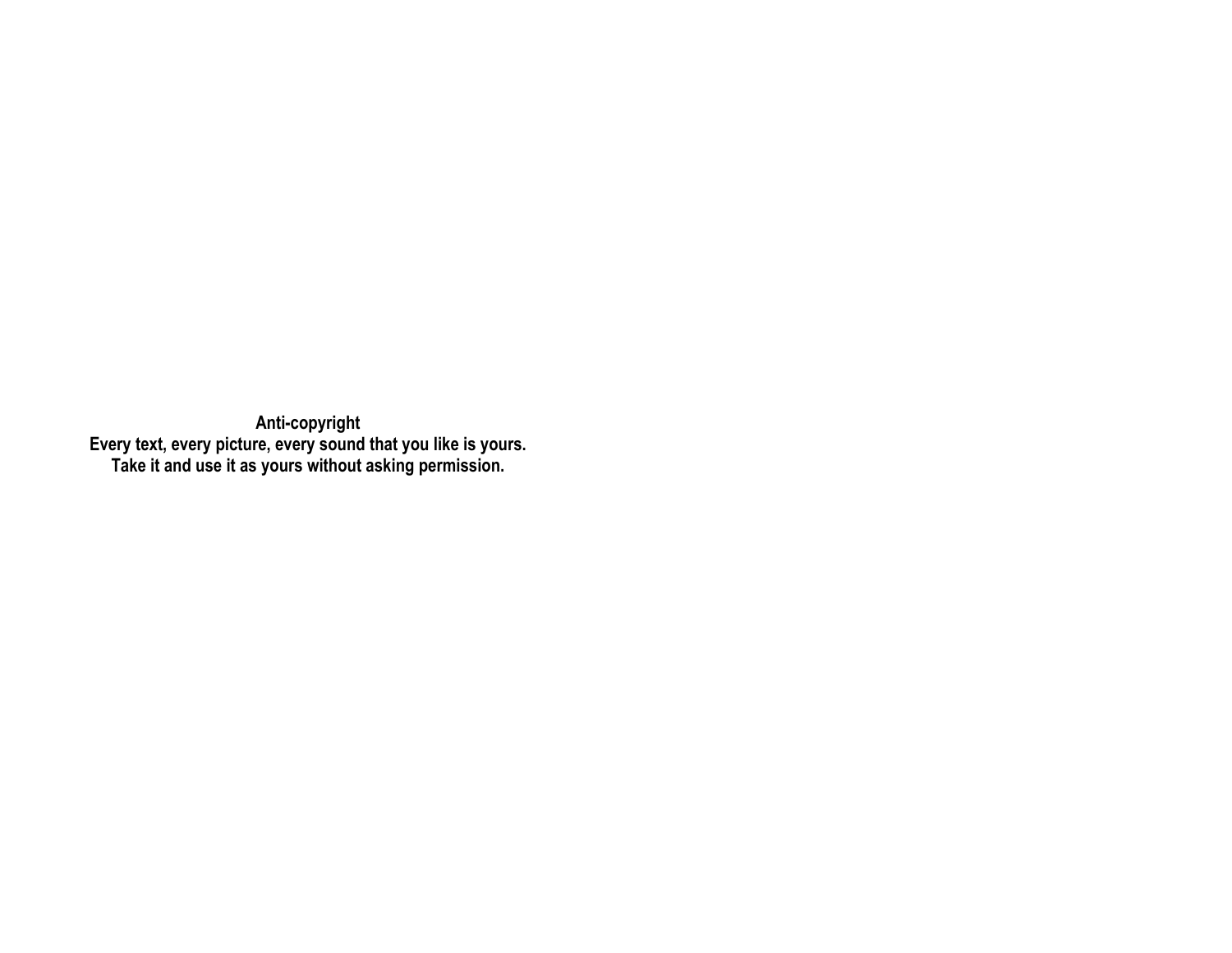law itself on the basis of the principle "we are all illegal aliens". In short, it means an attack against one of the pillars of the state and class society: the competition between the poor people, the substitution, nowadays more and more menacing, of ethnic or religious wars for social war.

 In order to function, the mechanism of expulsion needs the help of many public and private structures (from the Red Cross that cooperates in managing the *Lagers* to the companies that supply services, from airline companies that deport aliens to the airports that put up waiting zones, through the self-styled charity associations that collaborate with the police). All those responsible are quite visible and easily attacked. From actions against detention camps (as happened a couple of years ago in Belgium and a few months ago in Australia, when some demonstration ended up with the liberation of some undocumented immigrants) to those against "waiting zones" (like in France, at the expense of the Ibis hotels chain, that supplies the police with rooms) to the obstruction of the flights of infamy (in Frankfurt, the sabotage of fiber-optic cables some years ago put all the computers of an airport out of order for a couple of days) there's thousands of activities that a movement against expulsion can carry out.

 Today as never before it's in the street that it's possible to rebuild class solidarity. In the complicity against police raids; in the struggle against the military occupation of the neighborhoods; in the restless rejection of every division that the masters of society want to impose on us (Italians and foreigners, legal immigrants and illegal aliens); aware that every outrage suffered by any dispossessed on Earth is an outrage to all – only in this way will the exploited people of a thousand countries finally be able to recognize themselves.

# **Publisher's note**

*To the Wanderers* is a text put together by some Italian comrades and the details about detention centers and immigration laws refer to the situation in Italy, but the conditions under which undocumented aliens are forced to live and the universal uprooting of which these conditions and this forced wandering are a symptom are universal. I think this text provides an important analysis for all of us who are seeking to take back the capacity to determine our lives.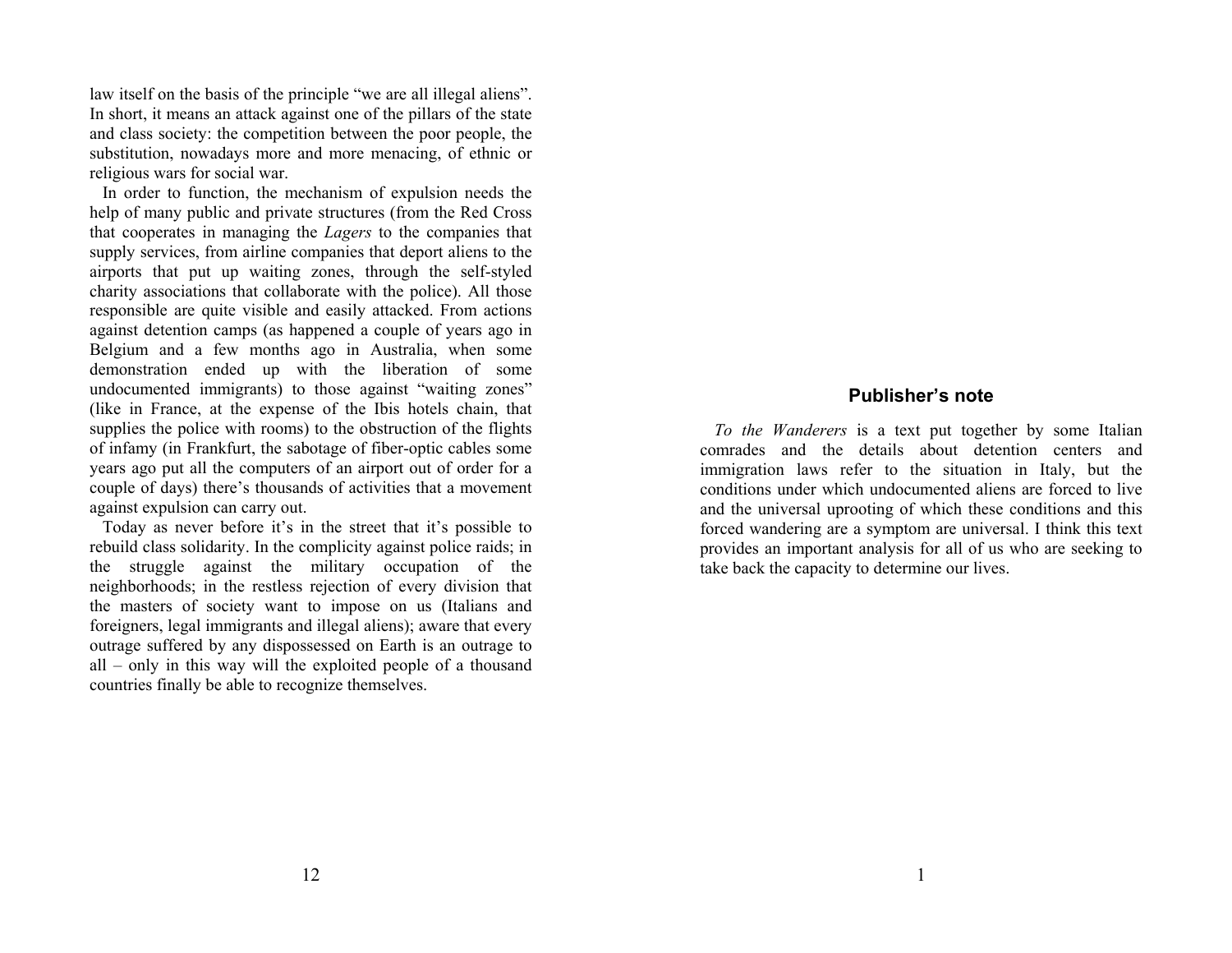# To the wanderers

*We asked for labor powers, men came.*  Max Frisch

 No one emigrates for pleasure – this is a very simple truth that many want too hide. If someone willingly leaves their land and their loved ones, we wouldn't describe them as migrants, but simply travelers or tourists. Migration is a forced displacement, a wandering in search of better living conditions.

 At the moment there are a 150 million foreign immigrants around the world, due to wars, ecological disasters, famine, or simply the functioning of industrial production (the destruction of countryside and forests, mass lay offs, and so on). All these aspects form a mosaic of oppression and misery in which the effects of exploitation themselves become more or less direct causes of suffering and uprooting, in a never ending spiral that makes every distinction between "displaced", "migrants", "asylum seekers", "refugees", "survivors" a hypocritical distinction. Just think about how social these so called *ecological emergencies* (lack of water, growing desertification, sterility of fields) are: the explosion of an oil refinery, together with the destruction of all local autonomy over which it was built, can sometimes change the fate of an entire population.

 Contrary to what racist propaganda would have us believe, only 17 percent of the world's immigration is to the rich North. Indeed, it involves all continents (in particular, Asia and Africa); that means that for every poor country there is an even poorer one from which immigrants are running away. The *total mobilization* imposed by the economy and the States is a planetary phenomenon, an undeclared civil war that crosses every national border: millions of exploited people roam through the hell of the commercial paradise, shoved from border

sabotage, of the wildcat strike and of absolute disloyalty to the bosses – demonstrated this. The disappearance of the revolutionary struggles after the 70's (from Nicaragua to Italy, from Portugal to Germany, from Poland to Iran) has shattered the basis of a concrete solidarity among the dispossessed of the World. This solidarity will only be conquered again in revolt, and not in the powerless words of the new Third-worldists and the democratic antiracists.

 So, either religious and ethnic slaughter, or class war. And only at the bottom of the latter can we catch a glimpse of a world free from State and money in which one will not need permission to live or to travel.

#### **A machine that can be broken**

 In the 80's there was a slogan that said: "Today, we should not be scared so much by the noise of the boots, as by the silence of the slipper". Now they're both coming back. With a language of holy war (the police as the "army of the good" that protect the citizens from the "army of the evil", as the Prime Minister recently said), day after day the State is organizing raids at the expense of the immigrants. Their homes are devastated, undocumented aliens are rounded up in the streets, locked up in *Lagers* and expelled with the most utter indifference. In many cities new detention camps are already under construction. The Bossi-Fini law, worthy continuation of the Turco-Neapolitan law, wants to limit the number of visas according to the exact length of the work contract, blacklist immigrants, change the lack of documents into a crime and strengthen the machinery of expulsion.

 The democratic mechanism of citizenship and rights, however much expanded, will always presuppose the existence of excluded people. To criticize and try to prevent expulsions means to realize a critique in action of racism and nationalism; it means to seek a common space for revolt against the capitalistic uprooting that involves us all; it means to obstruct a repressive mechanism that is as hateful as it is important; it means to break the silence and indifference of the civilized who stand by watching; it means finally to confront the concept of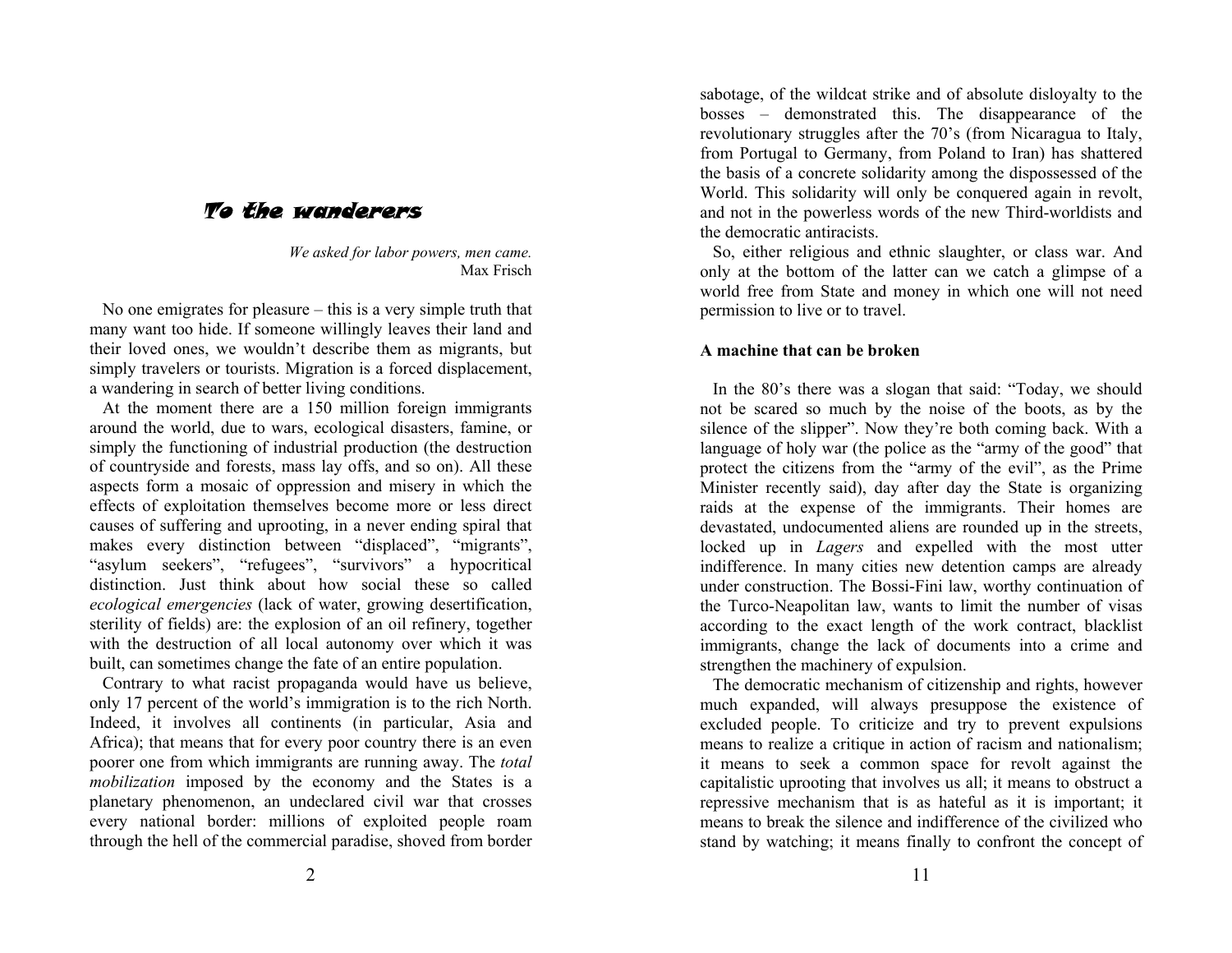#### **Two possible ways out**

 Why have we talked so much about immigration and racism up to this point, since at the moment we are not *directly* touched by problems of wandering and expulsion? The same capitalism increasingly brings our lives together under the standard of precariousness and the impossibility of determining our present and our future: that's why we feel like brothers, in action, with all the exploited that land on the shores of this country.

 In the face of a feeling of despoliation that millions of individuals feel towards a commercial imperialism that forces everybody to dream the same lifeless dream, there can be no appeal to dialogue or to a democratic integration. Whatever the legalistic antiracists might say, it's too late for hypocritical civic education classes. When everywhere – from the shantytowns of Caracas to the suburbia of Paris, from the Palestinian territories to centers and stadium where aliens are locked – the *camps* in which misery is confined are growing; when the *state of exception* – i.e., the judicial suspension of every right – becomes the rule; when millions of human beings are literally left rotting in the reserves of the capitalist paradise; when entire neighborhoods get militarized and armored (Genoa, does it tell you anything?), it is a despicable joke to talk about integration. From these conditions of desperation and fear, from this planetary civil war, there are only two ways out: fratricidal clash (religious and ethnic in all its variations), or the social storm of class war.

 Racism is the tomb of every exploited individual's fight against the exploiters; it's the last trick – the dirtiest – played by those who would like to see us killing one another. It can only evaporate in the moments of common revolt, when we recognize our real enemies – the exploiters and their henchmen – and we *recognize ourselves* as exploited individuals who no longer want to be so. The social struggle that took place in Italy during the 60's and 70's – when the young immigrant workers from the South met those from the North on the field of

to border, forced into refugees camps surrounded by the police and the army, managed by the so called charity organizations – accomplices in tragedies the causes of which they don't denounce simply so that they can exploit the consequences – piled up in "waiting zones" in airports or in stadiums (macabre Roman circuses for those who don't even have bread), locked up in *Lagers\** called "detention centers", and ultimately wrapped up and expelled in the most total indifference. For many reasons we can say that the face of these undesirables is the face of our present – and that's also why we're afraid of them. We're scared of immigrants because in their misery we can see the reflection of our own, because in their wanderings we recognize our daily condition: that of individuals that feel more and more like strangers both in this world and to themselves.

 Uprooting is the most widespread condition in our present society – we might call it its center – and not a menace coming from a terrifying and mysterious *elsewhere*. Only by looking deeply into our daily lives can we understand what gets all of us involved in the conditions of immigrants. First though we have to define a fundamental concept: the one of the undocumented.

### **The creation of the undocumented, the creation of the enemy**

*[…] what are you? […] You are not of this castle, you are not of this village, you are nothing. But you are something too, unfortunately, you are a foreigner, someone that is always inopportune and in the way, one that brings a lot of troubles, […] whose intentions no one knows.*  F. Kafka

 An undocumented alien is simply someone who doesn't have regular papers. And certainly not for the pure pleasure of risk or illegality, but rather because, in the majority of cases, to possess

<sup>\*</sup> *Lager* was the German word for concentration camps for those who had committed no specific crimes, but were considered undesirable and a threat to the state by the Nazi authorities, i.e., Jews, gypsies, homosexuals and radicals.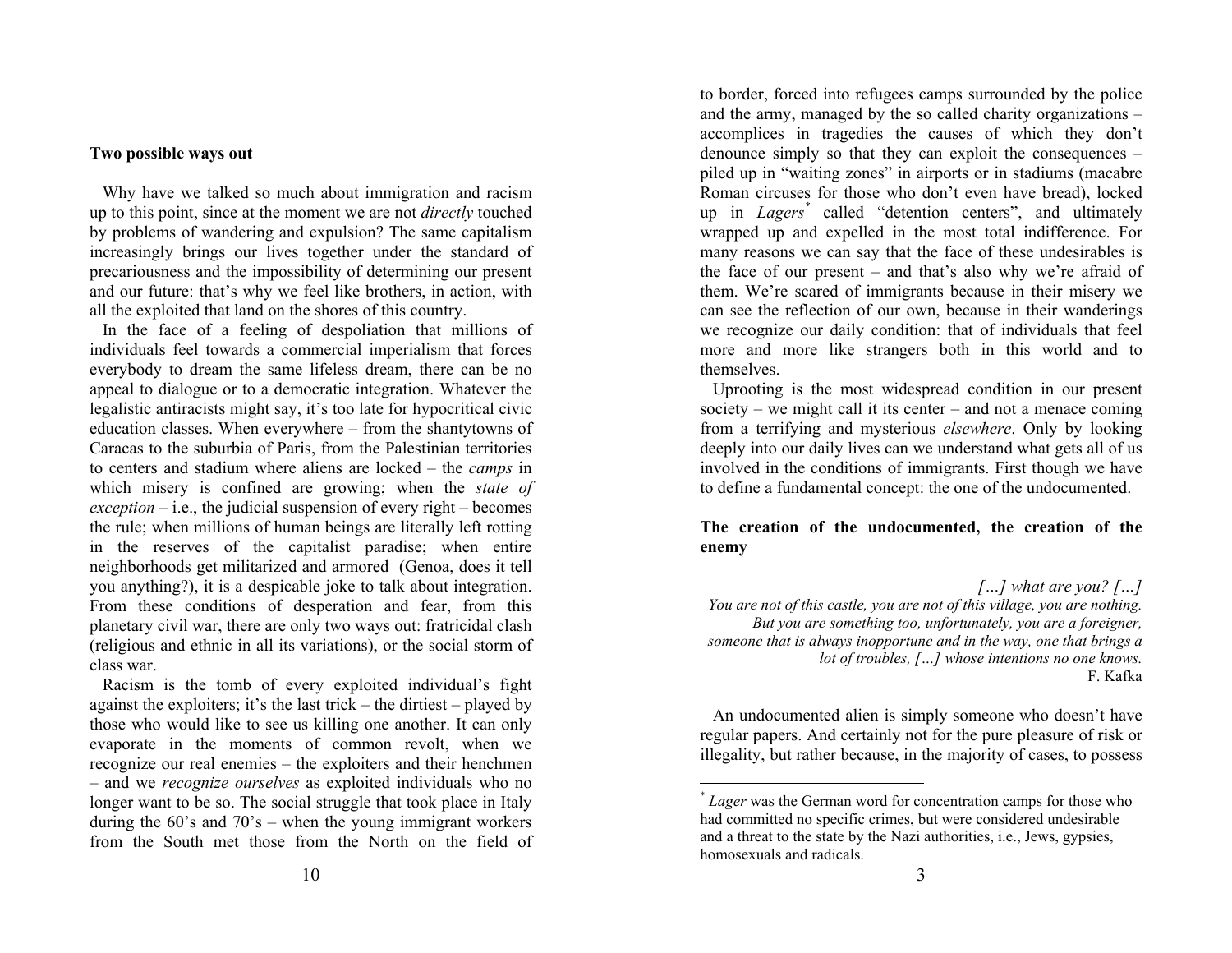such papers he or her must be able to give those same guarantees the possession of which would have made them not aliens, but simply tourists or a foreign students. If the same standards were to be enforced on everybody, millions would have been thrown overboard. Which Italian who is unemployed, for instance, could give the guarantee of a legal wage? What might all the precarious people who were born here do who work for temporary job agencies, the contracts of which are not worth a visa for the immigrants? And besides, how many Italians are there who live in a 60-square-meter flat with no more than two other people? Let's read all these decrees (both from the left and the right) about immigration, and then it will be clear that illegalization is a very precise project of the State. Why?

 An illegal immigrant is more vulnerable to being blackmailed, brought to accept even more hateful conditions of work and existence (precariousness, endless wandering, makeshift accommodations, and so on) under the threat of being expelled. And this threat is of value even for those who have visas, but know quite well how easy it is to lose them when one is not agreeable to the bosses and police agents. With the specter of the police, bosses obtain tame wageworkers, or rather true and proper forced labor.

 Even the most reactionary and xenophobic right wing parties are perfectly aware that hermetically closed borders are not only technically impossible, but also not even profitable. According to the United Nations, in order to keep the present "balance between active and inactive population", from present to 2025, Italy would have to "welcome" inside its borders a quantity of immigrants five times the present yearly fixed amount. *Confindustria*, in fact, continuously suggests doubling the quantity fixed so far.

 The granting or rejection of year-long or season-long permits contribute in creating a precise social hierarchy among the poor. The same distinction between immediate forced repatriation and expulsion (or the obligation, for an irregular immigrant, to show up at the borders to be sent back home) allows the choice – based on ethnic standards, economic-political agreement with the governments of the countries where the immigrant is coming

## **Civil war**

 All this leads to a scenario that is more and more one of an ongoing civil war, with no distinction between "time of peace" and "time of war". Conflicts are no longer declared –as the military interventions in the Balkans have shown –, but simply administered to guarantee the maintenance of the World Order. This endless conflict permeates the entire society and individuals themselves. Common spaces for dialogue and struggle are replaced by the adherence to the same commercial trademarks. The poor go to war against each other over a fashionable sweater or hat. Individuals feel more and more irrelevant, ready then to sacrifice themselves to the first nationalist blunderbuss or for some ragged flag. Abused everyday by the State, here they come to zealously defend some Padania (desolated and polluted, with factories and mall everywhere – would this be the "land of the forefathers"?). Tied to the mirage of ownership that is left to them, they are scared to expose themselves for what they really are: interchangeable gears of the Megamachine, in need of psychotropic drugs to get to the end of the day, increasingly envious towards everyone who even just looks happier then them. To an ever colder, more abstract and more calculating rationality, correspond ever more brutal and unspoken compulsions. So, what better place to let out one's resentment than on someone with a different skin color or religion? Like a man from Mozambique said, "people have taken war inside of themselves". A few external conditions are enough for all this to explode just like in Bosnia. And these conditions are being carefully prepared. Ethnic particularism is opposed to the capitalist Universalism in a tragic game of mirrors. Under institutional order, with increasingly anonymous and controlled places, the implosion of human relationships lies hidden. It all looks like the same quicksand from which the *totalitarian man* arose in the 30's.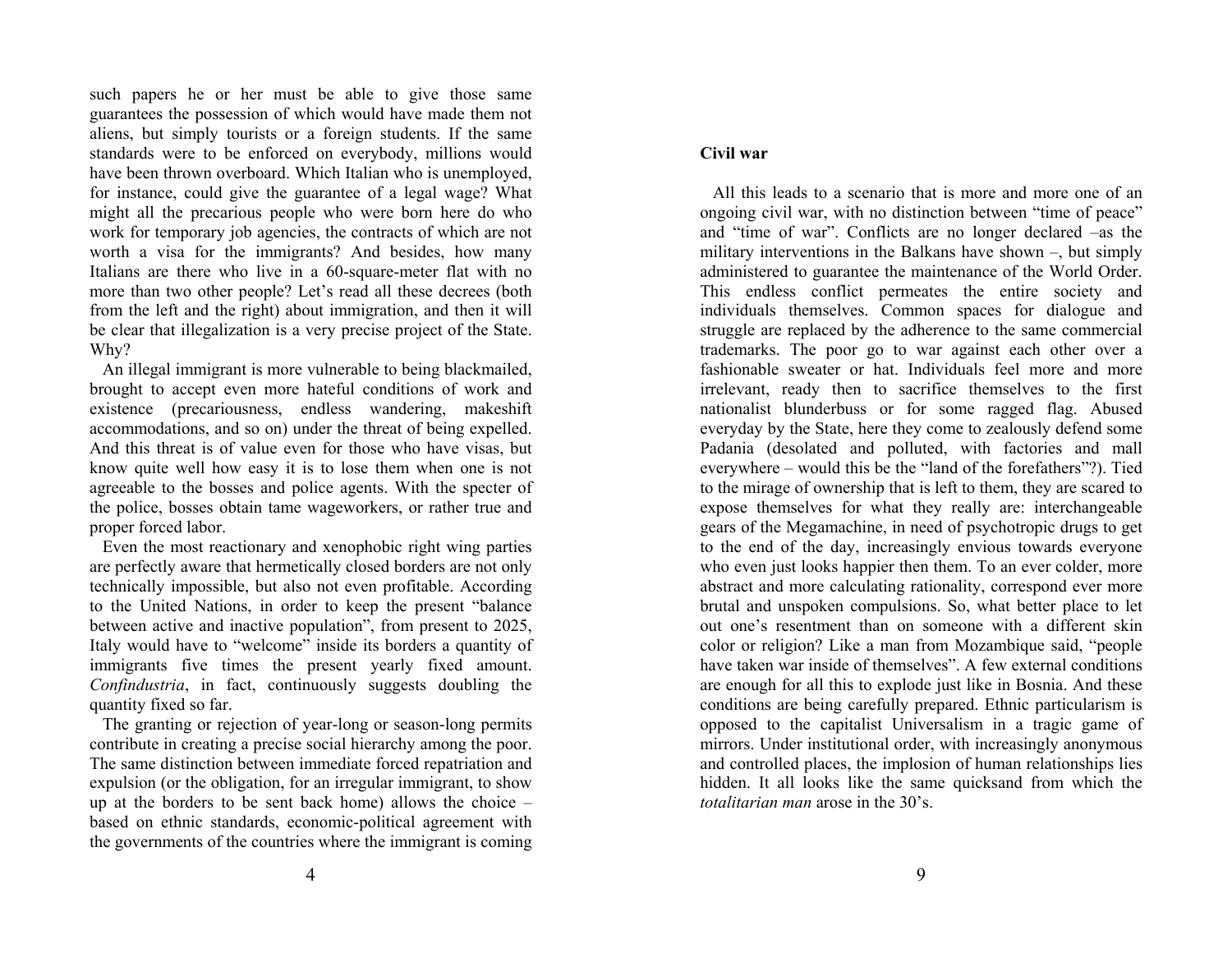in the fight against the same unbearable life. The  $20<sup>th</sup>$  century marked the apex of this productive and state concentration, the symbols of which had been the factory-district and the *Lager*, and at the same time the apex of the most radical social struggles for its destruction. In the last twenty years due to technological innovations, capital has replaced the old factory with new productive centers that get smaller and smaller and more thoroughly scattered across the territory, also breaking up the social fabric inside which those struggles had grown and creating in this way a new *uprooting*.

 There's more. Technological reorganization has made trade faster and easier, opening the whole world to the most ferocious competition, overturning the economies and ways of life of entire countries. So in Africa, in Asia, in South America, the closure of many factories with mass lay offs, in a social context destroyed by colonization, by the deportation of inhabitants from their villages to the shantytowns, from their fields to the assembly lines, produced a crowd of poor people who became useless to their masters, the *unwanted children of capitalism*. Add to this the fall of self-styled communist countries and the debt racket organized by the International Monetary Fund and by the World Bank and we will get quite a faithful cartography of migrations and of ethnic and religious wars.

What we now call "flexibility" and "precariousness" is the consequence of all this: a further progress in the submission to the machines, a greater competition, a worsening of material conditions (labor contracts, health, etcetera). We've seen the reason why: capitalism has dismantled the "community" that it had created. It would be partial, however, to conceive of precariousness only in an economic sense, as the absence of a steady job and of the old pride in the profession. It is isolation within massification, i.e., a fanatic conformism *without common spaces*. In the distressing void of meaning and prospects, the unfulfilled need of community reappears in mystified form, giving birth to new nationalistic, ethnic or religious oppositions, the tragic re-proposition of collective identities just where all true mutuality among the individuals has faded away. And it's precisely in this void where the fundamentalist argument finds its place, the false promise of a redeemed community.

from and the needs of the work market – of who to make a illegal or who to expel right away. In fact, the authorities are perfectly aware that no one will ever spontaneously show up at the border to be expelled; surely not people who have spent all that they owned – sometimes even more – to pay for their trip here. Businessmen define the features of the goods that they buy (*immigrants are goods*, like everyone after all), the State records data, the police carry out the orders.

 The warnings of politicians and mass media, the antiimmigration proclamations create imaginary enemies, to drive the exploited who were born here to unload the growing social tension on an easy scapegoat and reassure themselves, letting them admire the spectacle of poor people even more precarious and more subject to extortion than they are, and to make them finally feel that they are part of a phantom called Nation. Making "irregularity" – that same irregularity that they create – a synonym for crime and dangerousness, States justify an increasingly insidious police control and criminalization of class conflicts. It is in this context, for example, that the manipulation of consensus after 11 September, synthesized in the despicable slogan "illegal alien=terrorists" – a slogan which, if read both ways, unites racist paranoia to the demand of repression towards the internal enemy (the rebel, the subversive) – finds its place.

 They thunder, from the right as well as from the left, against the racket that organizes the trips for undocumented aliens (described by the mass media as an invasion, as a scourge, as the advance of an army), when their laws promote it. They thunder against "organized crime" that exploits so many immigrants (a fact that's true but still partial), when they are supplying it with desperate raw materials that are ready for anything. In their historical symbiosis, State and mafia stand united by the same liberal principle: business is business.

 Racism, a tool of economic and political necessity, finds room to spread out in a context of generalized massification and isolation, when insecurity creates fears that can be opportunely manipulated. It's of very little use to morally or culturally condemn racism, since it is not an opinion or an "argument", but a psychological misery, an "emotional plague". It is necessary